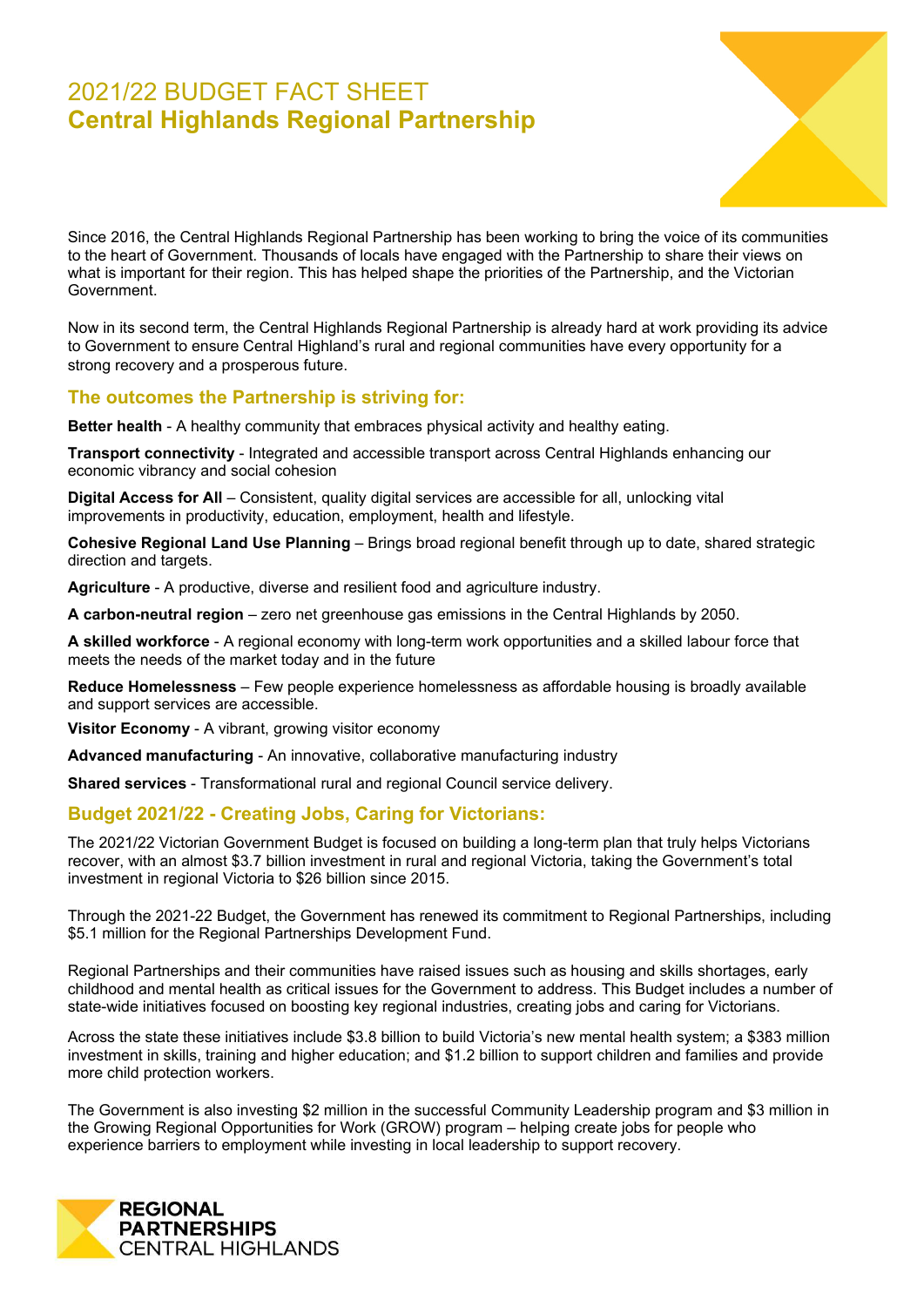## **Victorian Budget initiatives that support the Central Highlands:**

- **\$986 million** to build 25 brand-new, modern X'Trapolis 2.0 trains, with major works in Ballarat, supporting close to **150 jobs in Ballarat.**
- **\$11 million** to **upgrade and reopen the Lydiard Street level crossing** in Ballarat.
- **\$44 million** to further plan, upgrade and maintain our regional roads, including an **improved intersection at Western Freeway and Learmonth Road in Ballarat**.
- **\$20 million** to **support the work of our Tech Schools**, including in Ballarat.
- **\$148 million** to **establish the new Victorian Academy of Teaching and Leadership**, including seven regional learning centres, with one located in Ballarat – ensuring rural and regional teachers are able to access professional development opportunities regardless of their location.
- **\$94 million** to upgrade 17 schools across regional Victoria including Forest Street Primary School.
- **\$7 million** to **strengthen youth participation and connection** through the **Regional Presence Project** and **Aboriginal youth mentoring programs** in regional areas including Ballarat.
- **\$141 million** to deliver **five new Youth Prevention and Recovery Care (YPARC) units, totalling 50 beds specifically for young people**. Delivering sub-acute care, four of these services will be located in regional Victoria, including in the Grampians region.
- **\$3.6 million** to **support the continued free public Wi-Fi network services** in the Ballarat and Bendigo central business districts**.**

### **Victorian Budget initiatives that support all regions:**

Central Highlands will share in a range of significant state-wide investments including:

- **\$7.1 billion** to continue building a world-class healthcare system, including **\$556 million** to build and expand 10 community hospitals.
- **\$3.8 billion** to build Victoria's new mental health system.
- **\$252 million** to provide housing support, including targeted initiatives to address homelessness.
- **\$94 million** in upgrades to 17 regional schools
- **\$716 million** for school programs and support for our teaching workforce, including **\$148 million** to establish the Victorian Academy of Teaching and Leadership, dedicated to the professional learning and development of Victorian teachers.
- **\$218 million** for mental health support in schools.
- **\$167 million** to continue the roll out of universal three-year-old kindergarten, covering the whole state in 2022.
- **\$209 million** to further support the TAFE and training sector.
- **\$86 million** to establish the Victorian Skills Authority to champion and strengthen the vocational education and training sector.
- **\$1.2 billion** to support children and families, including hundreds of new child protection workers and more help for families in need.
- **\$354 million** to continue to address family violence.
- **\$788 million** to reduce the impact of bushfires on Victorian communities, the economy and the environment, including:
	- o **\$272 million** to upgrade the vital communication technologies our emergency services need to keep Victorians safe in an emergency, including funding for Forest Fire Management Victoria and the Country Fire Authority (CFA) to upgrade their radios.
	- o **\$384 million** to continue the Reducing Bushfire Risk program and Safer Together strategy, reducing the impact of bushfires on Victorian communities, the economy and the environment.